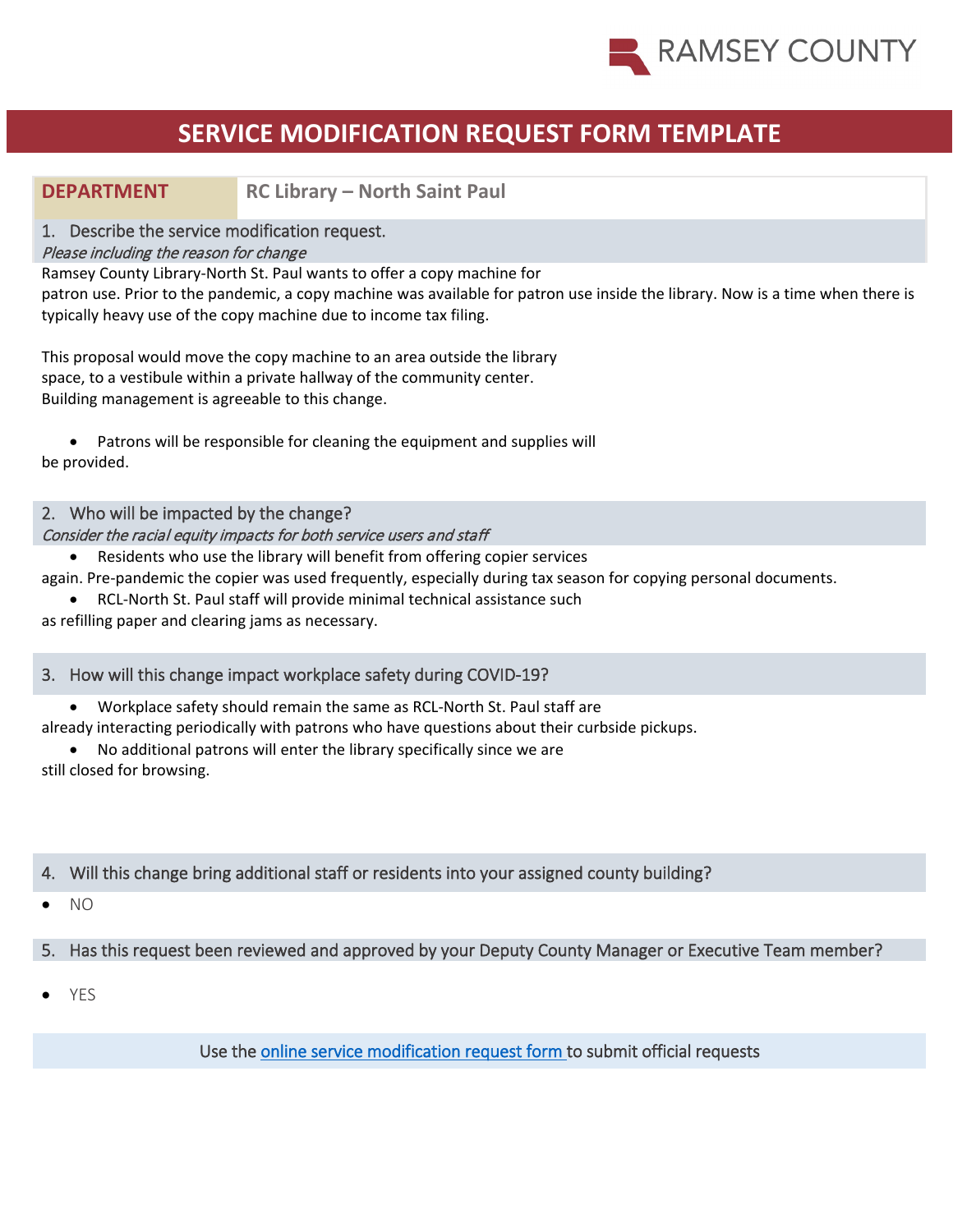

# **DEPARTMENT RC Library - Roseville**

1. Describe the service modification request.

#### Please including the reason for change

Pending approval, Ramsey County Library-Roseville plans to launch patron

direct self-serve access to additional library services, including browsing library collections, on March 29. Listed below are the intended services to be offered and those services which will not be available:

 SERVICES OFFERED Pick up requested items. Browse library materials. Check out books, DVDs, music, and more. Copy, scan, fax, and print. Return library items. Get a library card. Brief reference transactions. Public computing on a walk-in basis. SERVICES NOT AVAILABLE Study and meeting room access. In-person programming, such as Storytimes, Homework Help, or History Programs. Spaces to sit and read or study. Furnishings to sit on. Children's play items. Newspapers to read. In depth in-person tech help.

2. Who will be impacted by the change?

Consider the racial equity impacts for both service users and staff

Patrons who utilize RCL-Roseville are

very diverse. Resuming offering additional services will allow for broader access to and support of the community. This broader access also affects staff since more in person physical interaction will take place and for longer periods of time.

## 3. How will this change impact workplace safety during COVID-19?

Collaboration amongst Public Health, Property Management, Service Center,

and Library management has occurred throughout this proposed change. Below are physical adjustments which will be implemented to address workplace safety concerns. Occupation limits have been set and communicated to Roseville Library management.

## 4. Will this change bring additional staff or residents into your assigned county building?

• YES (If yes, please update your [Workplace 2.0 plan.](https://ramseynet.us/service-teams-departments/health-and-wellness/public-health/resources/current-public-health-issues/coronavirus-disease-2019-covid-19/workplace-20-plans)

## 5. Has this request been reviewed and approved by your Deputy County Manager or Executive Team member?

• YES

Use the [online service modification request form t](https://ramseynet.us/county-governance/county-manager/covid-19-service-delivery-change-request)o submit official requests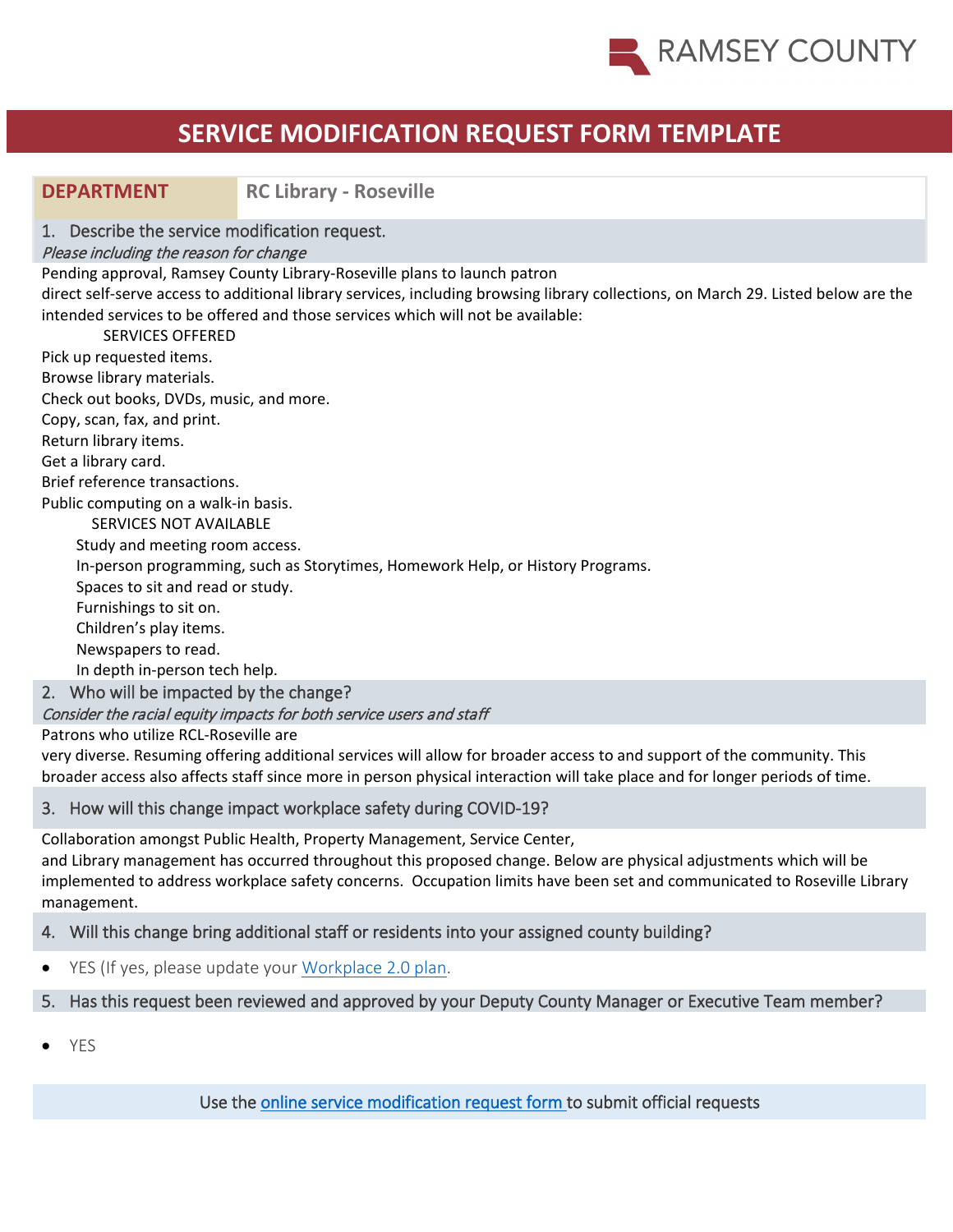

**DEPARTMENT RC Library – New Brighton** 

# 1. Describe the service modification request.

# Please including the reason for change

Ramsey County Library-New Brighton wants to offer two computers and one

printer for patron use. The computers and printer are located outside the library space in the New Brighton Community Center and will be spaced greater than 6 feet apart. Computer access will be controlled by passes given out by library staff during library hours.

• Patrons will be responsible for cleaning their own equipment. Cleaning supplies will be provided.

# 2. Who will be impacted by the change?

#### Consider the racial equity impacts for both service users and staff

Residents who utilize library and New Brighton Community Center services

will benefit from offering computer and printer services again. Pre-pandemic, these services were highly utilized by a diverse population.

RCL-New Brighton staff will provide minimal technical assistance such as

refilling paper and clearing printer paper jams. Library staff will clean the print release station keyboard several times during service.

## 3. How will this change impact workplace safety during COVID-19?

Workplace safety should remain the same as RCL-New Brighton staff are already interacting periodically with patrons who have questions about their curbside pickups. Giving patrons passes and providing periodic technical support should not impact safety. Social distancing and mask adherence are expected.

# 4. Will this change bring additional staff or residents into your assigned county building?

• NO

# 5. Has this request been reviewed and approved by your Deputy County Manager or Executive Team member?

• YES

Use the [online service modification request form t](https://ramseynet.us/county-governance/county-manager/covid-19-service-delivery-change-request)o submit official requests